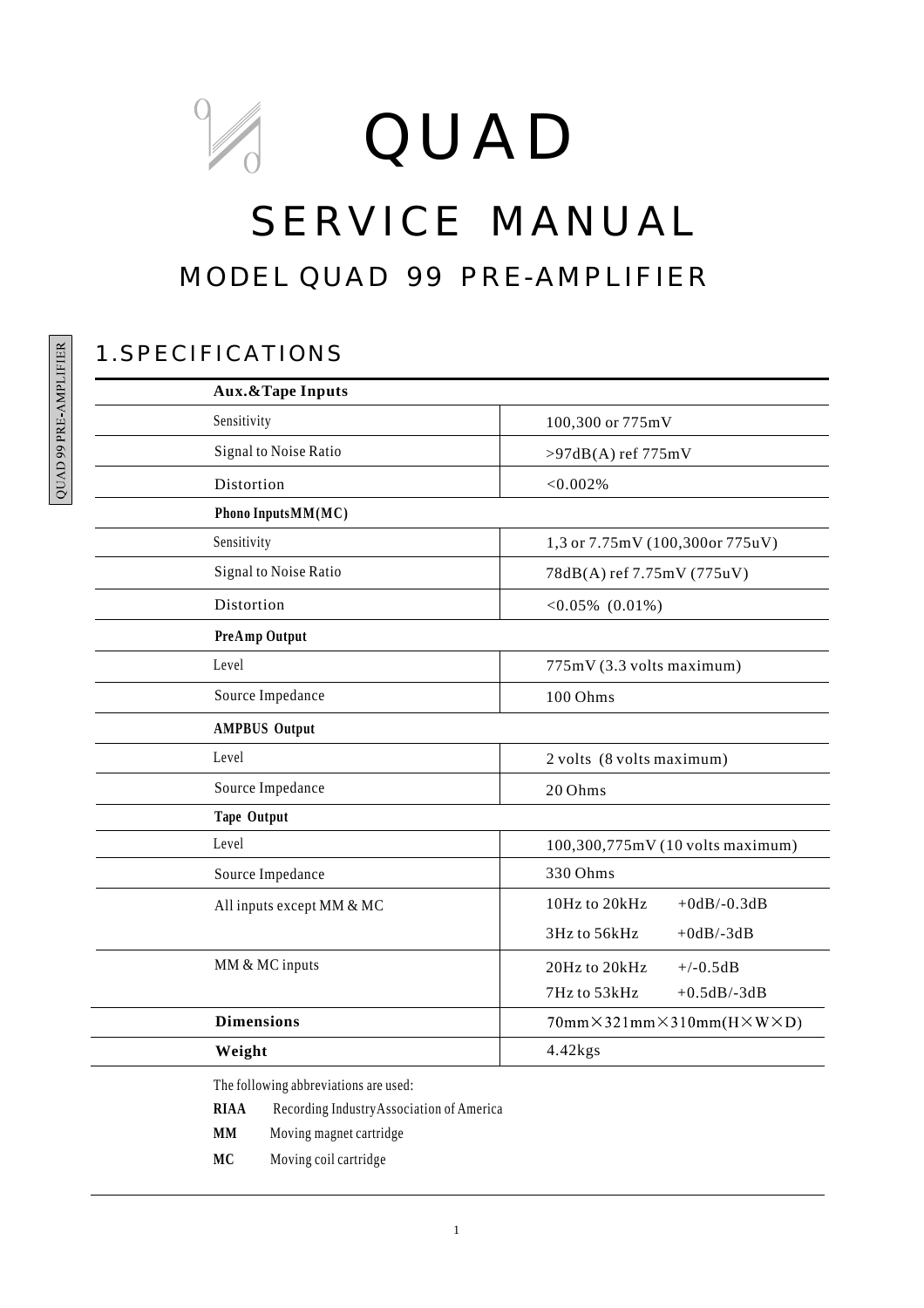#### 2. ASSEMBLY SKETCH

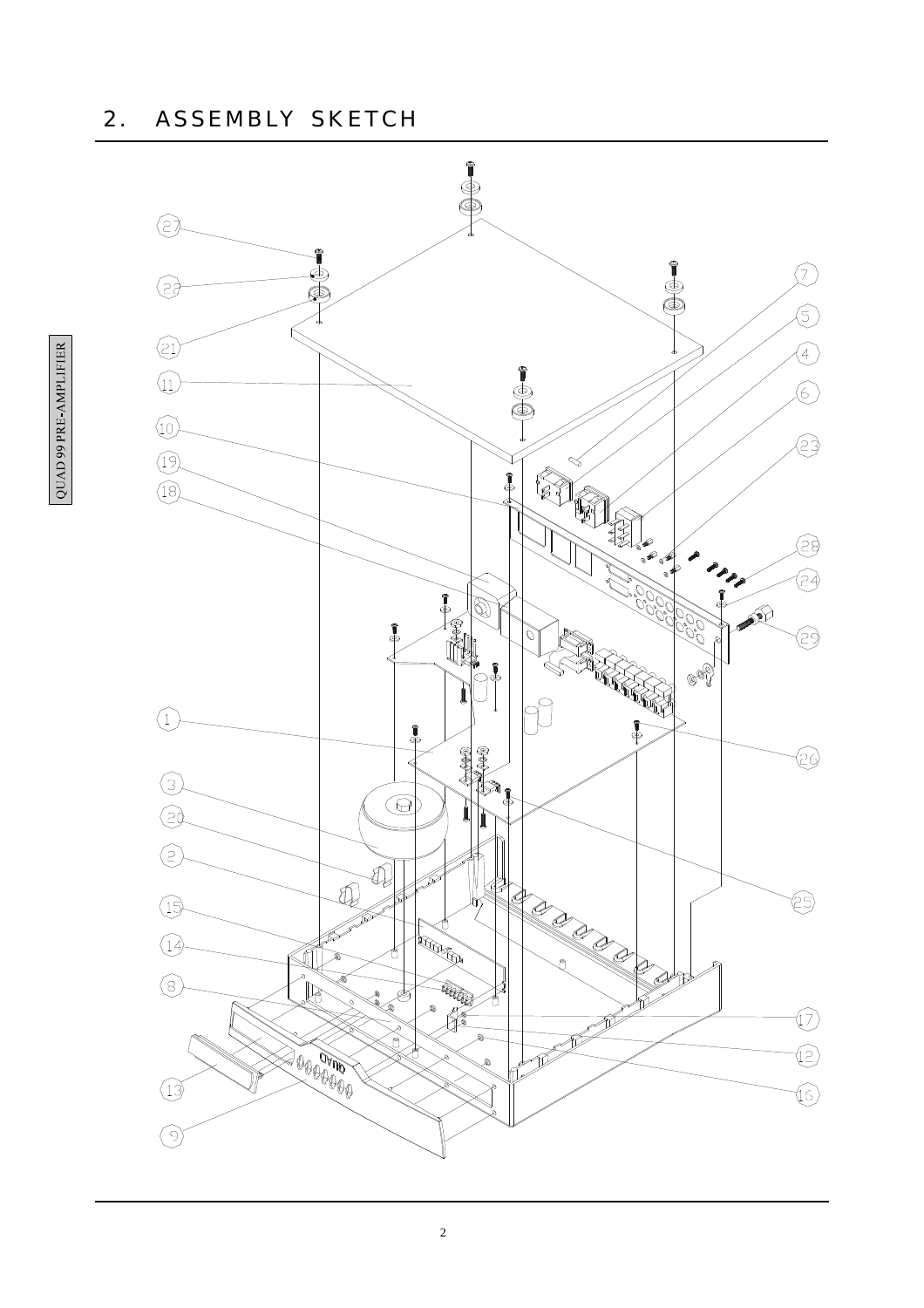# 3. ASSEMBLY PARTS LIST

| R/P            | P/N             | PART NAME              | <b>DESCRIPTION</b>  | <b>QUA</b>     |
|----------------|-----------------|------------------------|---------------------|----------------|
| $\mathbf{1}$   | 088-1118001000  | <b>AMPLIFIER P.C.B</b> |                     | $\mathbf{1}$   |
| 2              | 088-1118003500  | <b>DISPLAY P.C.B</b>   |                     | $\mathbf{1}$   |
| $\mathfrak{Z}$ | 022-2000802060  | <b>TRANSFORMER</b>     |                     | $\mathbf{1}$   |
| $\overline{4}$ | 044-1800000000  | <b>SOCKET</b>          |                     | $\mathbf{1}$   |
| 5              | 044-1500000000  | <b>SOCKET</b>          |                     | $\mathbf{1}$   |
| 6              | 041-2191000000  | <b>SWITCH</b>          |                     | $\mathbf{1}$   |
| $\overline{7}$ | 031-4200504121  | <b>FUSE</b>            |                     | $\mathbf{1}$   |
| 8              | 302-1115000001  | <b>TOP COVER</b>       |                     | $\mathbf{1}$   |
| 9              | 300-1178000001  | <b>FRONT PANEL</b>     |                     | $\mathbf{1}$   |
| 10             | 301-1118000001  | <b>REAR PANEL</b>      |                     | $\mathbf{1}$   |
| 11             | 303-1115000001  | <b>BOTTOM COVER</b>    |                     | $\mathbf{1}$   |
| 12             | 205-1117000001  | PCB SUPPORT            |                     | $\mathbf{1}$   |
| 13             | 273-1116000001  | <b>F/PANEL WINDOW</b>  |                     | $\mathbf{1}$   |
| 14             | 211-1176000001  | <b>3 BUTTON PAD</b>    |                     | $\mathbf{1}$   |
| 15             | 211-1177000001  | <b>4 BUTTON PAD</b>    |                     | $\mathbf{1}$   |
| 16             | 384-0850211100  | <b>CLAW RING</b>       | $8.5*2.1$           | 8              |
| 17             | 384-0630161100  | <b>CLAW RING</b>       | $6.3*1.6$           | $\overline{4}$ |
| 18             | 278-1175000120  | <b>POWER BOX</b>       |                     | $\mathbf{1}$   |
| 19             | 391-1178000001  | <b>SOCKET BUSH</b>     | <b>AM-FIECB/PRE</b> | $\mathbf{1}$   |
| 20             | 318-1175000001  | <b>IC CLIP</b>         |                     | $\overline{2}$ |
| 21             | 226-0180450511  | <b>FOOT</b>            |                     | $\overline{4}$ |
| 22             | 231-2016006300  | SELF-ADHESIVE FOOT     |                     | $\overline{4}$ |
| 23             | 521-3005060500A | <b>WASHER</b>          | $M3*5*0.6Cu$        | 11             |
| 24             | 521-4009060300A | <b>WASHER</b>          | M4*9*0.6Zn          | $\overline{2}$ |
| 25             | 537-2501060801A | <b>SCREW</b>           | $MP(+)2.5*6 BZn D$  | 2              |
| 26             | 533-3001060301A | <b>SCREW</b>           | $MT(+)3*6 Zn D$     | 5              |
| 27             | 536-4001060301A | <b>SCREW</b>           | $MT(+)4*6 Zn D$     | 6              |
| 28             | 526-3012090811A | <b>SCREW</b>           | $SB(+)3*9$ DC H BZn | 5              |
| 29             | 046-3100000000  | <b>TEAMINAL</b>        |                     | $\mathbf{1}$   |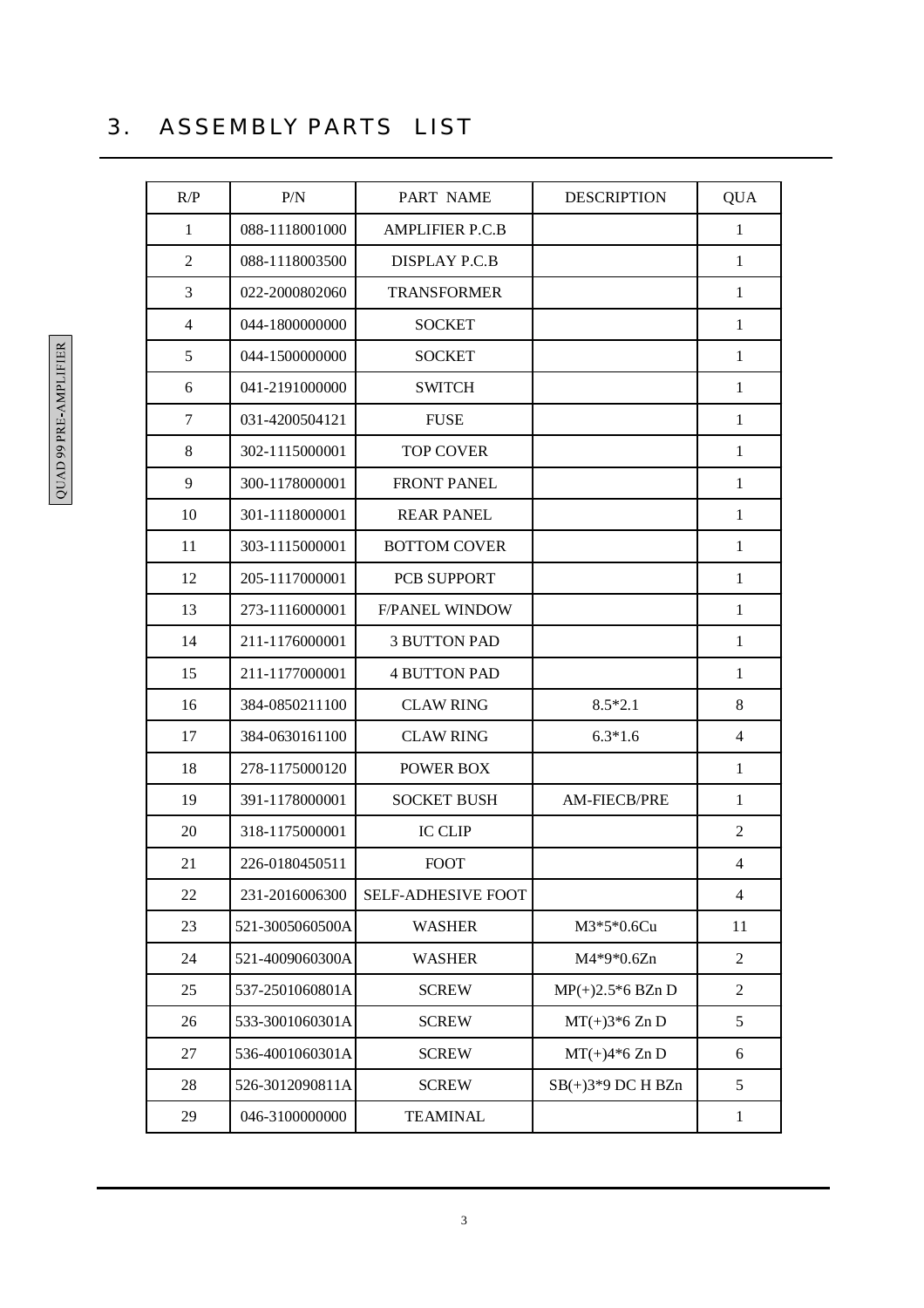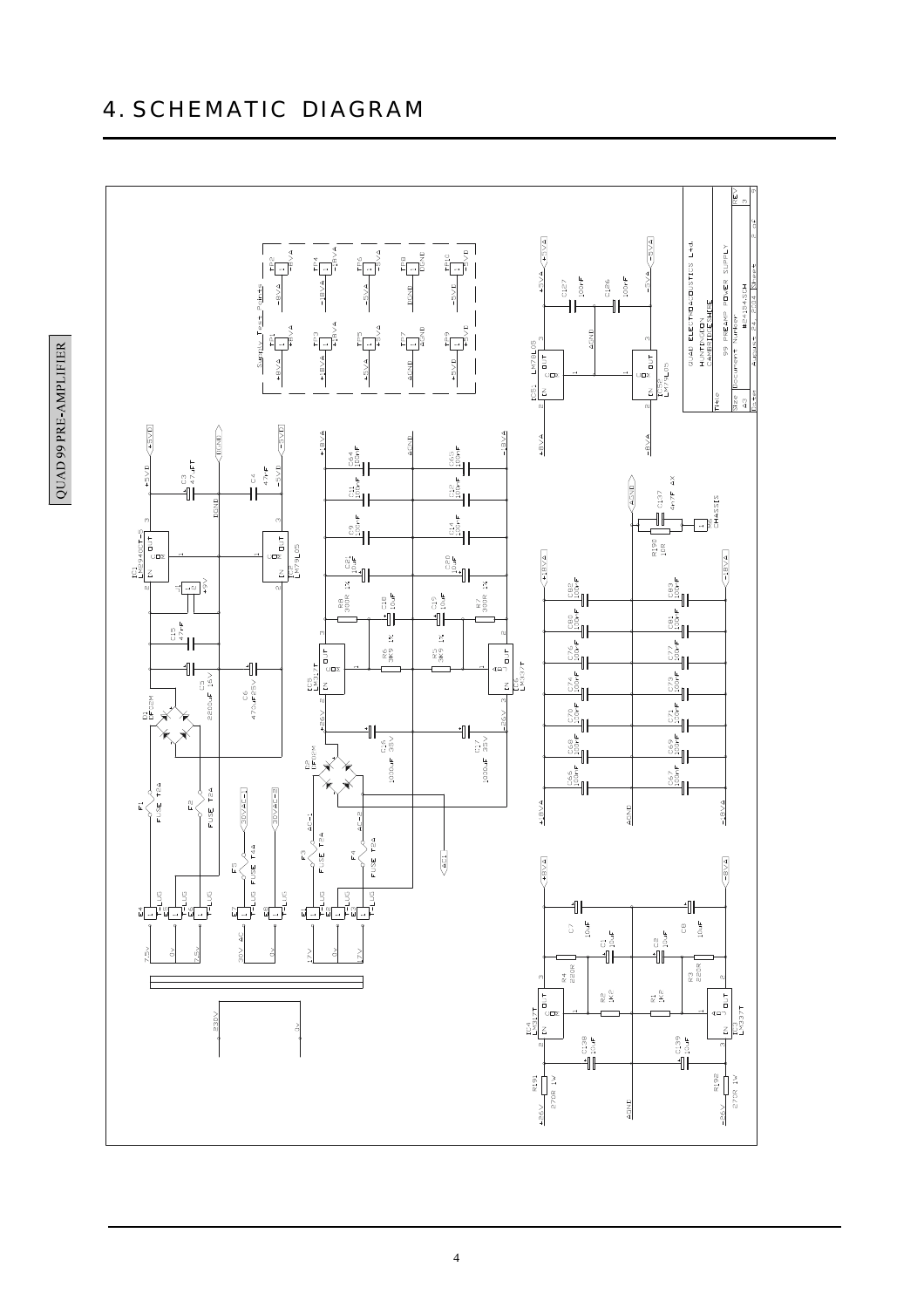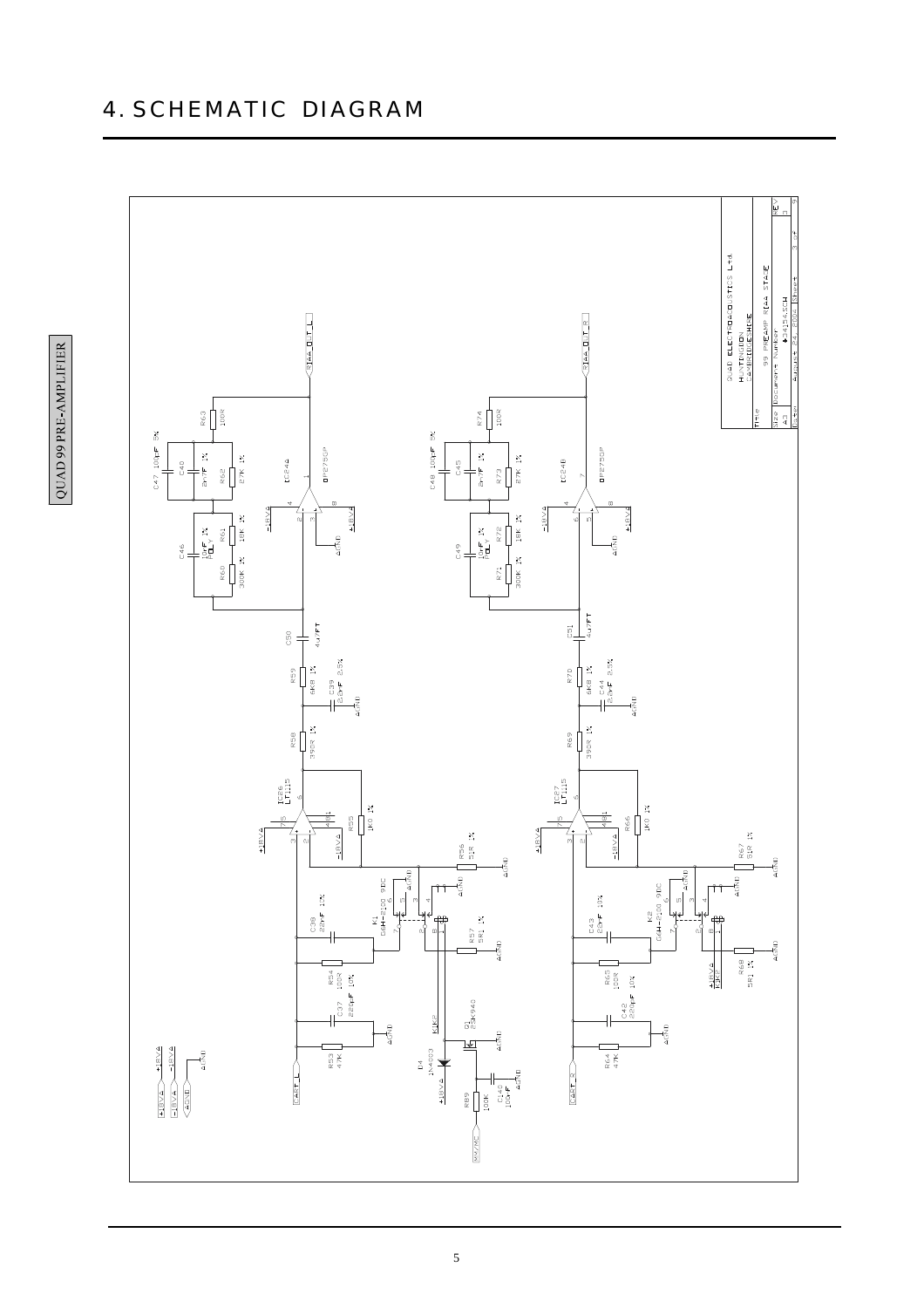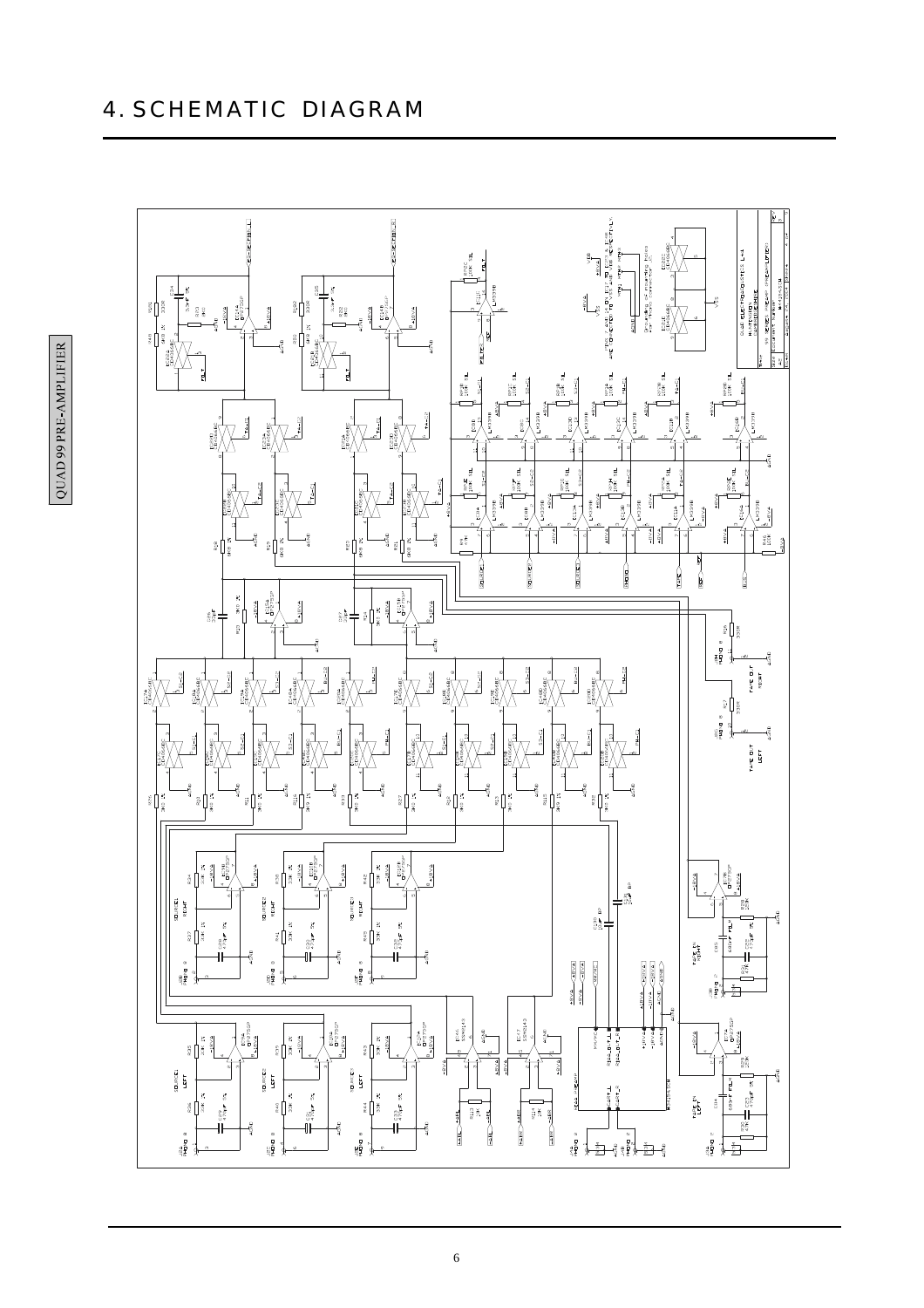

 $\operatorname{HHHdWV}$  316 66 GVNO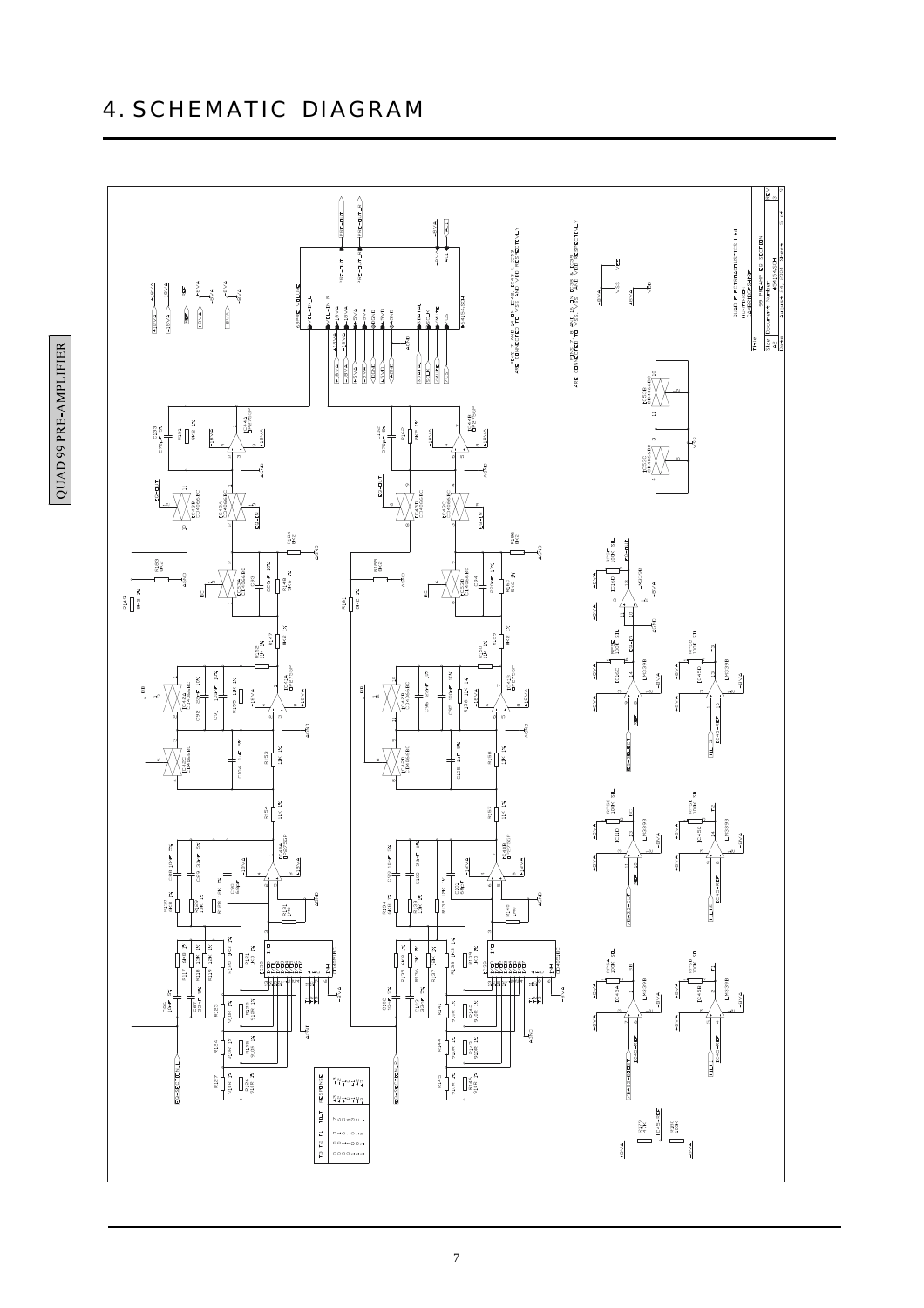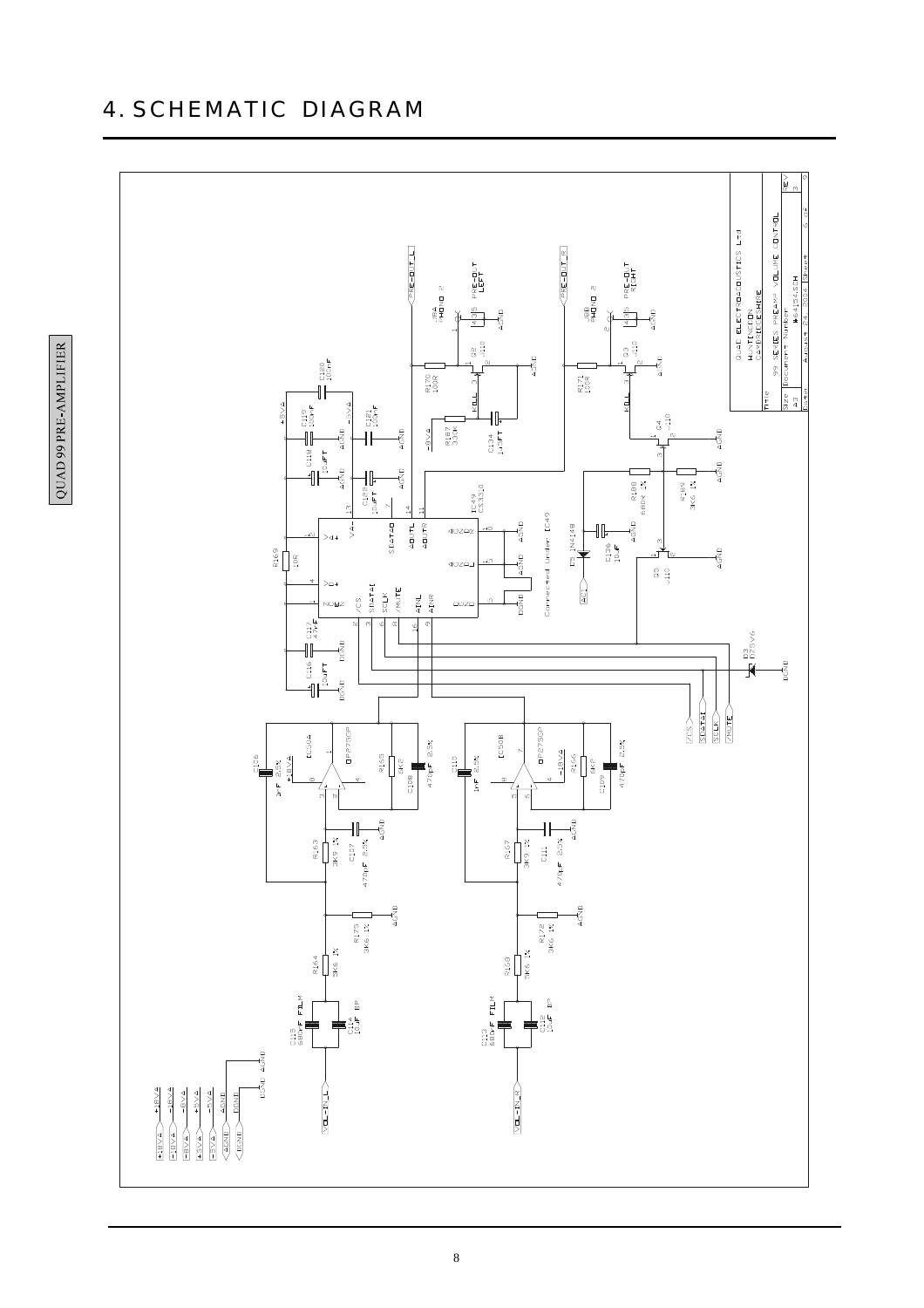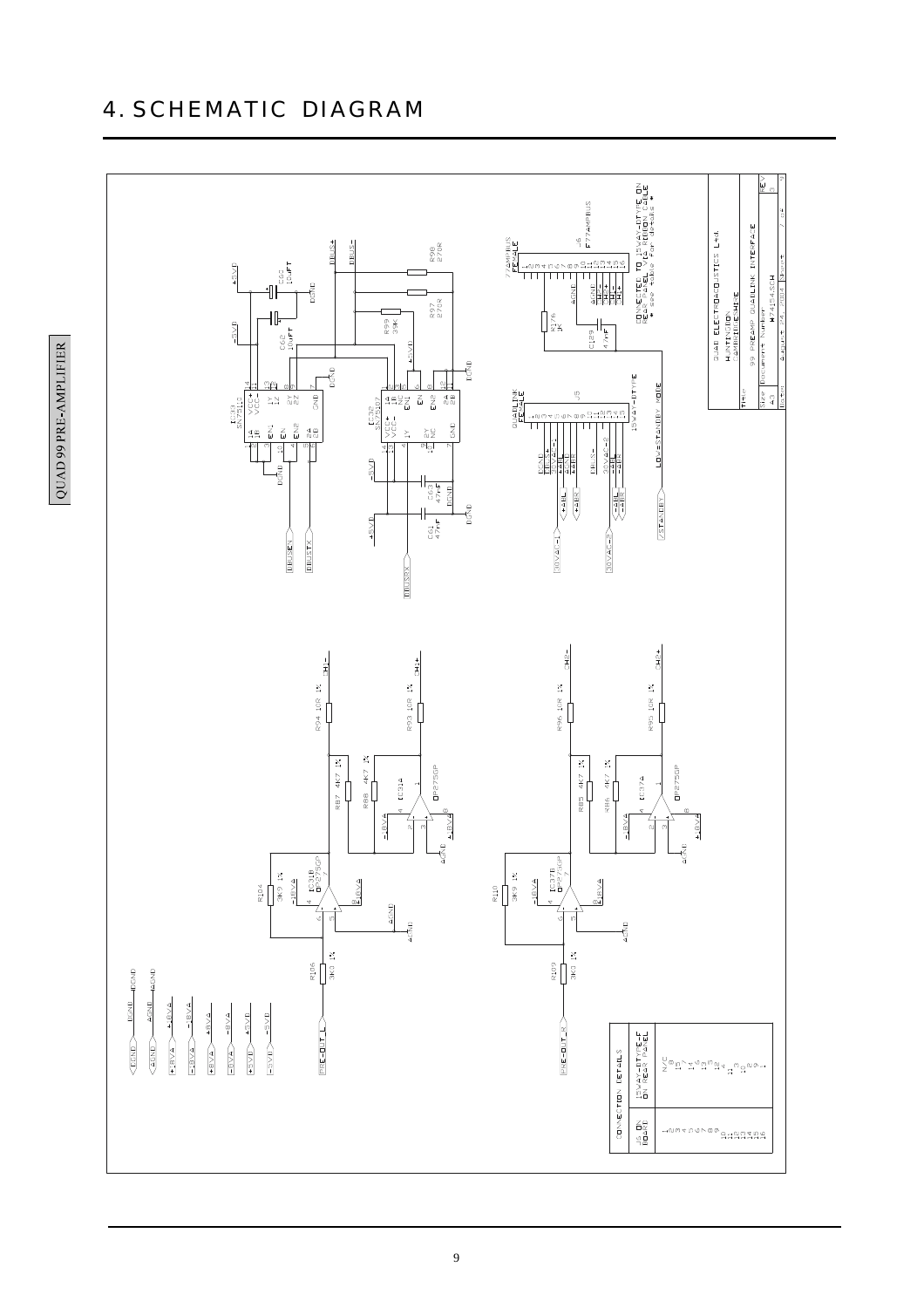



QUAD 99 PRE-AMPLIFIER

10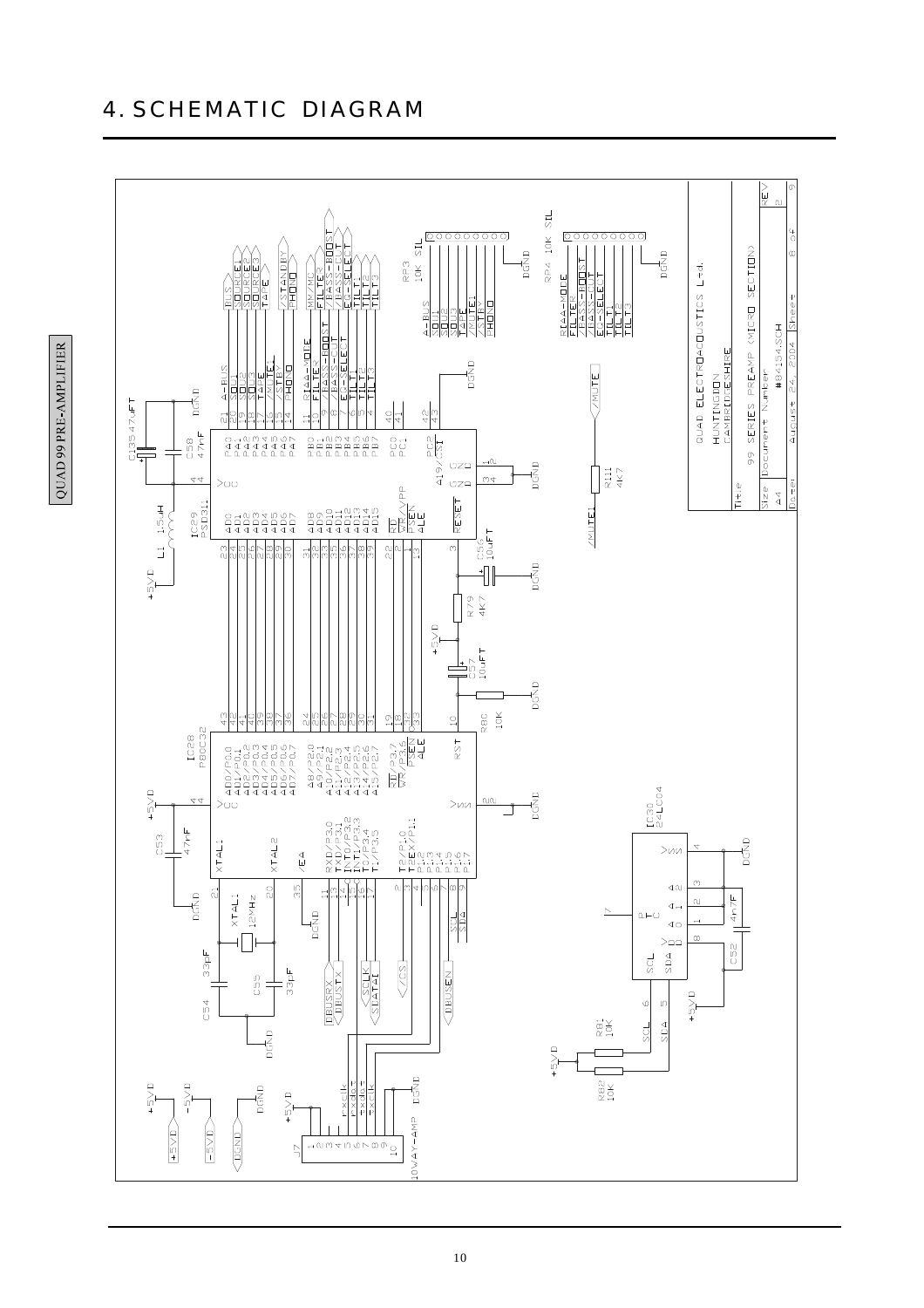

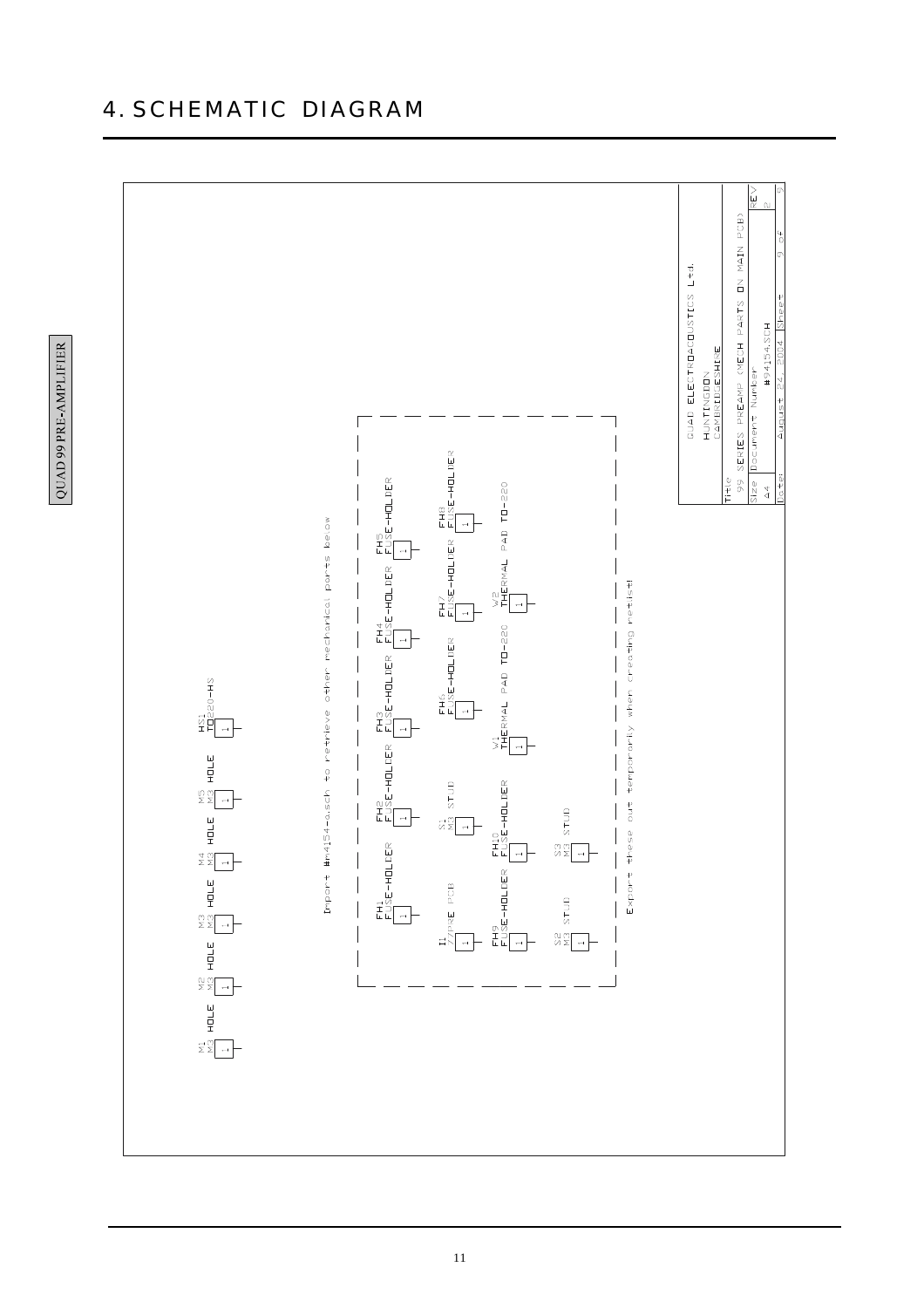

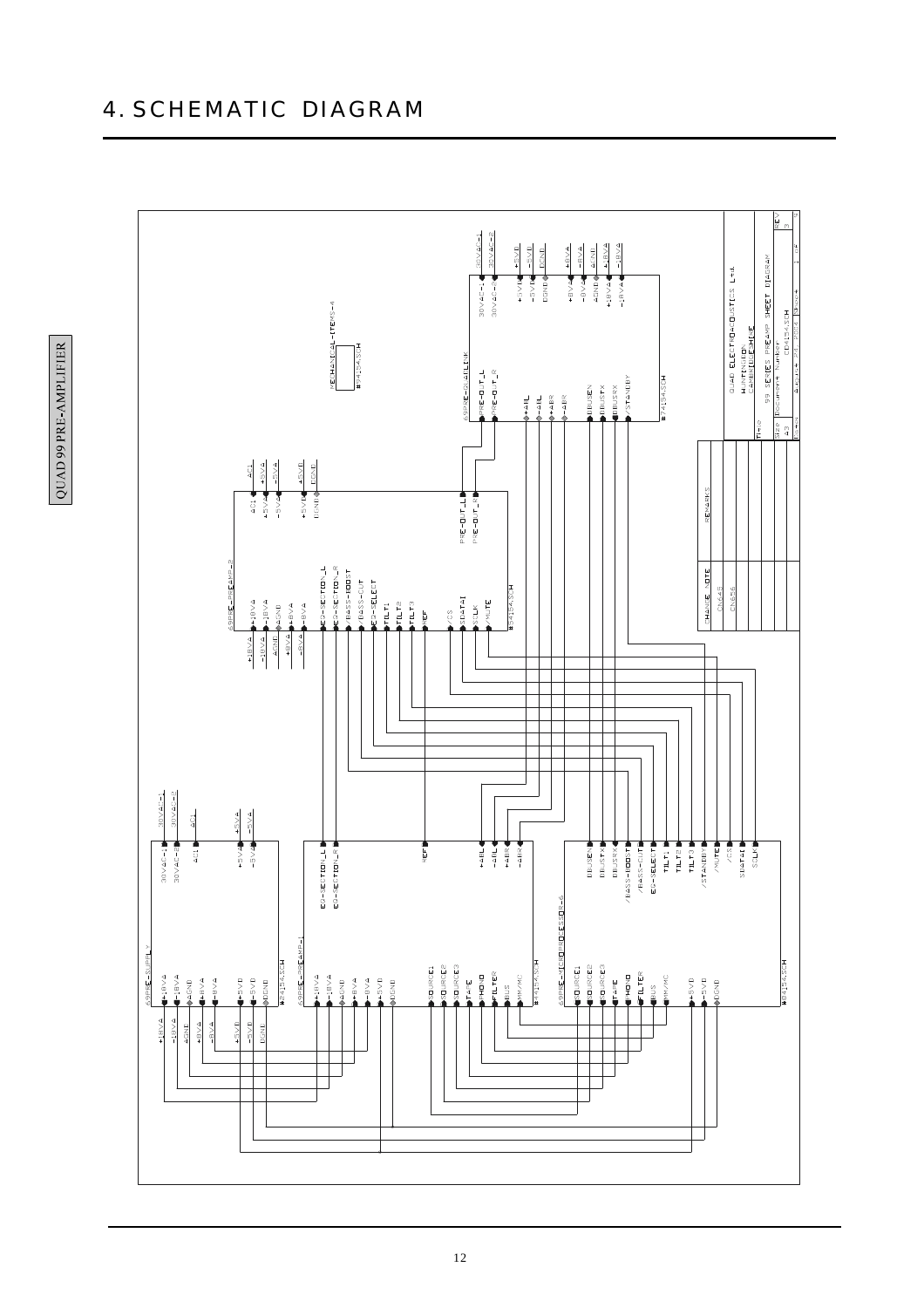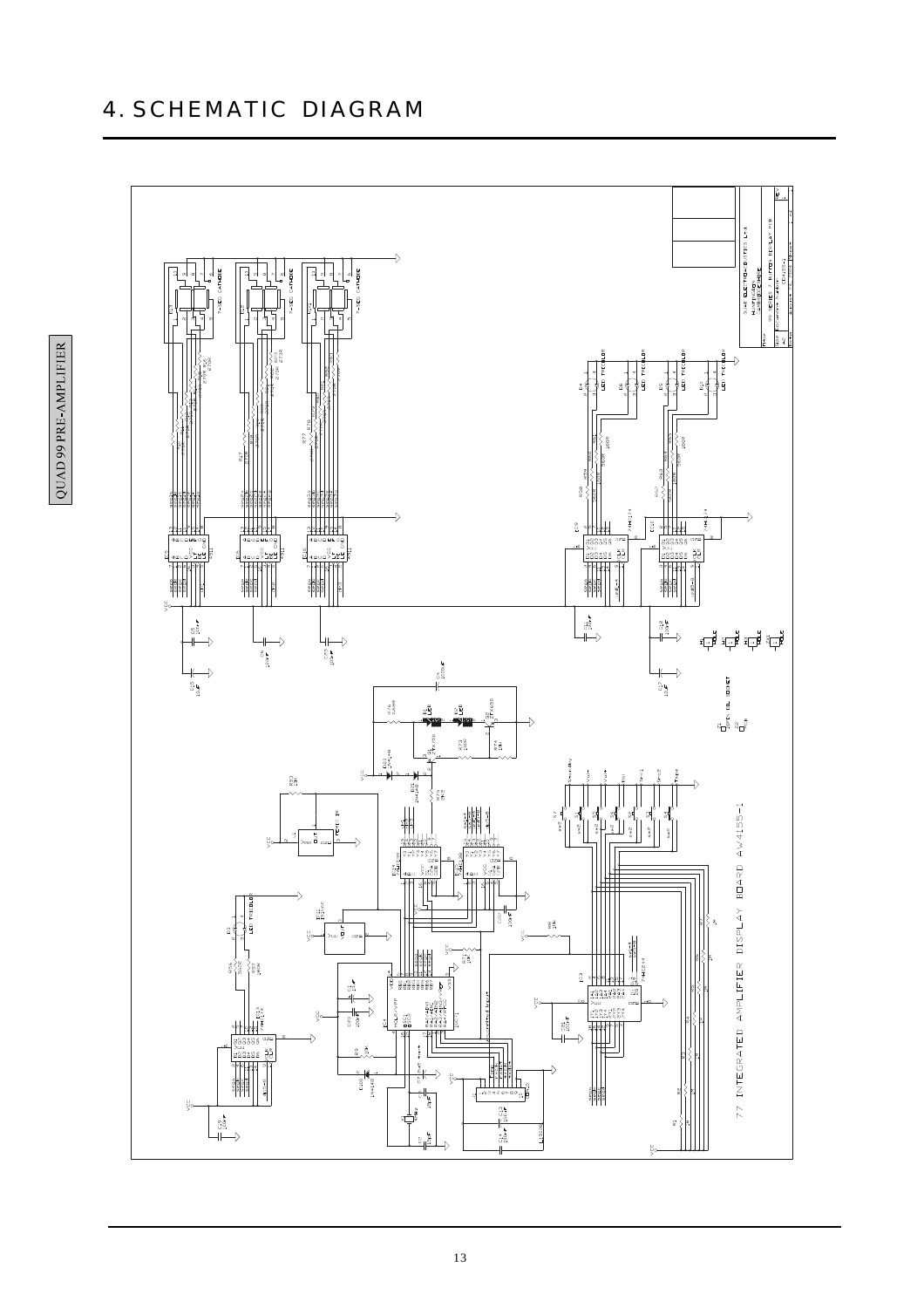| R/P            | P/N            | PART NAME       | <b>DESCRIPTION</b> | <b>REF/N</b>                                        |
|----------------|----------------|-----------------|--------------------|-----------------------------------------------------|
| 1              | 053-1118001610 | P.C.B           |                    | PCB1                                                |
| $\overline{2}$ | 001-5109205010 | <b>RESISTOR</b> | 5R1 1/4W1%         | R57,68                                              |
| 3              | 001-1000306050 | <b>RESISTOR</b> | $10$ ohm $1/2W$ J  | R169,190                                            |
| $\overline{4}$ | 001-1000205010 | <b>RESISTOR</b> | 12ohm1/4W 1%       | R93~96                                              |
| 5              | 001-5100205010 | <b>RESISTOR</b> | 51R1/4W1%          | R56,67                                              |
| 6              | 001-1001205010 | <b>RESISTOR</b> | 100ohm1/4WF        | R54,63,65,74,170,171                                |
| 7              | 001-2201205010 | <b>RESISTOR</b> | 220ohm1/4WF        | R3,4                                                |
| $\,8\,$        | 001-2701205010 | <b>RESISTOR</b> | 270ohm1/4WF        | R97,98                                              |
| 9              | 001-2701307050 | <b>RESISTOR</b> | 270ohm1W J         | R191,192                                            |
| 10             | 001-3001205010 | <b>RESISTOR</b> | 300ohm1/4WF        | R7,8                                                |
| 11             | 001-3301205010 | <b>RESISTOR</b> | 330ohm1/4WF        | R <sub>16</sub> , 17, 181, 182                      |
| 12             | 001-3901205010 | <b>RESISTOR</b> | 390ohm1/4WF        | R58,69                                              |
| 13             | 001-6801205010 | <b>RESISTOR</b> | 680ohm1/4WF        | R <sub>188</sub>                                    |
| 14             | 001-9101205010 | <b>RESISTOR</b> | 910R1/4W1%         | R122~127,141~146                                    |
| 15             | 001-1002205010 | <b>RESISTOR</b> | 1K1/4WF            | R55,66,176                                          |
| 16             | 001-1202205010 | <b>RESISTOR</b> | 1.2K1/4WF          | R1,2                                                |
| 17             | 001-1302205010 | <b>RESISTOR</b> | 1K3 1/4W F         | R120,121,138,139                                    |
| 18             | 001-2002205010 | <b>RESISTOR</b> | 2K 1/4W F          | R22,23                                              |
| 19             | 001-3002205010 | <b>RESISTOR</b> | 3K1/4WF            | R10~15, R26, 27, 32, 33, 1<br>06,109                |
| 20             | 001-3602205010 | <b>RESISTOR</b> | 3K6 1/4W1%         | R172,175,189                                        |
| 21             | 001-3902205010 | <b>RESISTOR</b> | 3.9K1/4WF          | R5,6,115,116,163,167                                |
| 22             | 001-4702205010 | <b>RESISTOR</b> | 4.7K 1/4W F        | R85~88,79,111                                       |
| 23             | 001-5602205010 | <b>RESISTOR</b> | 5.6K-1/4W-F        | R148,160,164,168                                    |
| 24             | 001-6202205010 | <b>RESISTOR</b> | 6K2 1/4W1%         | R165,166                                            |
| 25             | 001-6802205010 | <b>RESISTOR</b> | 6.8K1/4WF          | R18~21,48,50,59,70,10<br>4, 110, 117, 130, 134, 135 |
| 26             | 001-8202205010 | <b>RESISTOR</b> | 8.2K1/4WF          | R147,149,151,159,161,<br>162,183~186                |
| 27             | 001-1003205010 | <b>RESISTOR</b> | 10K1/4W F          | R80~82,113,114                                      |
| 28             | 001-1103205010 | <b>RESISTOR</b> | 11K1/4WF           | R150,152~158                                        |
| 29             | 001-1203205010 | <b>RESISTOR</b> | 12K1/4WF           | R119,128,132,137                                    |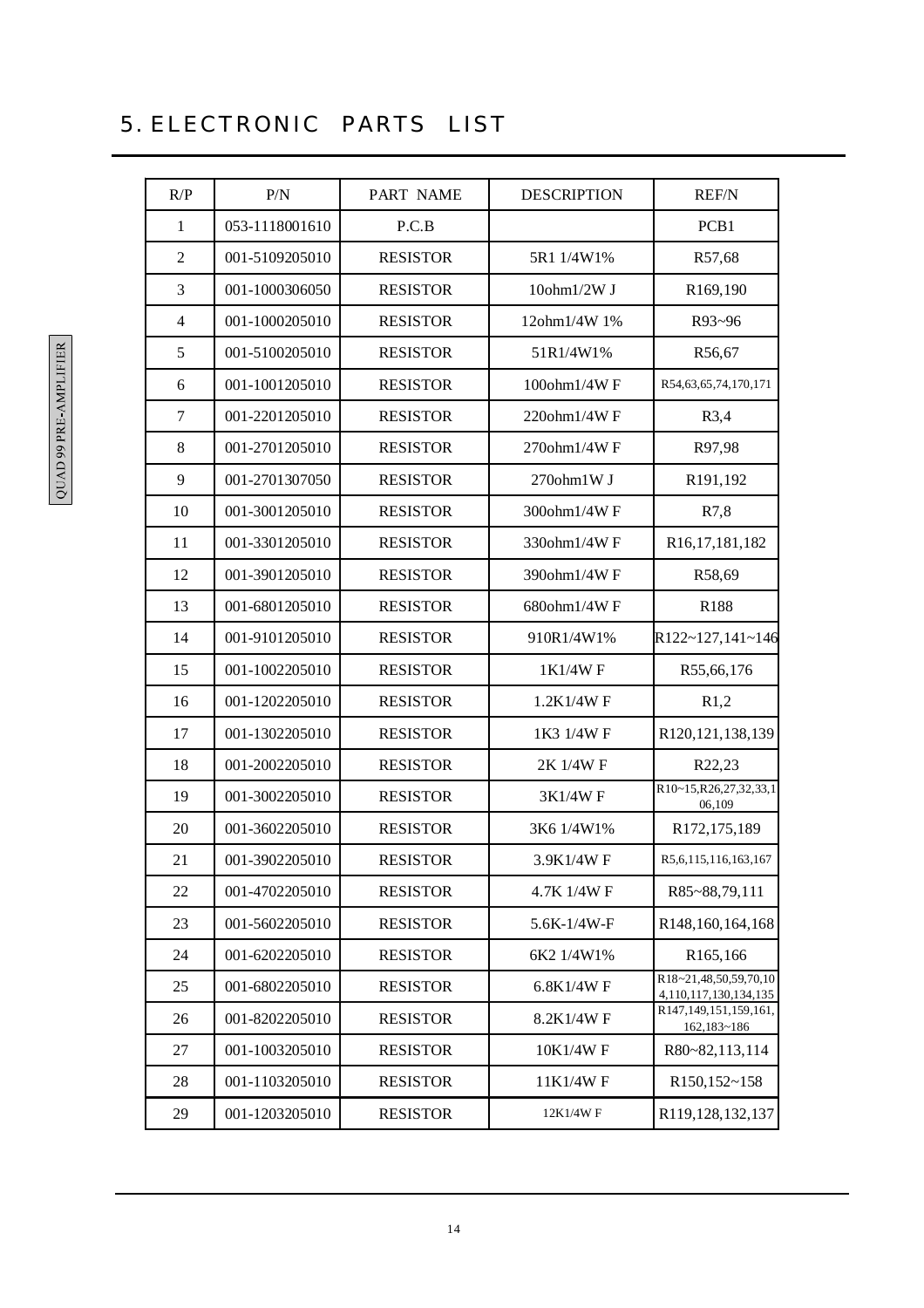| 30 | 001-1303205010 | <b>RESISTOR</b>  | 13K1/4W1%        | R118,129,133,136                    |
|----|----------------|------------------|------------------|-------------------------------------|
| 31 | 001-1803205010 | <b>RESISTOR</b>  | 18K1/4WF         | R61,72                              |
| 32 | 001-2703205010 | <b>RESISTOR</b>  | 27K1/4WF         | R62,73                              |
| 33 | 001-3303205010 | <b>RESISTOR</b>  | 33K1/4WF         | R34~45                              |
| 34 | 001-3903205010 | <b>RESISTOR</b>  | 39K1/4WF         | R99                                 |
| 35 | 001-4703205010 | <b>RESISTOR</b>  | 47K 1/4W F       | R9, 30, 31, 53, 64, 17<br>9         |
| 36 | 001-1004205010 | <b>RESISTOR</b>  | 100K1/4WF        | R46,89,180                          |
| 37 | 001-1204205010 | <b>RESISTOR</b>  | 120K1/4W F       | R28,29                              |
| 38 | 001-3004205010 | <b>RESISTOR</b>  | 300K1/4W1%       | R60,71                              |
| 39 | 001-3304205010 | <b>RESISTOR</b>  | 330K1/4WF        | R187                                |
| 40 | 001-1005205010 | <b>RESISTOR</b>  | 1M1/4WF          | R131,140                            |
| 41 | 003-1004092202 | <b>RESISTORS</b> | RA1/8W9A100K2%   | RP1,2,5                             |
| 42 | 003-1003092202 | <b>RESISTORS</b> | RA1/8W9A10K G    | RP3,4                               |
| 43 | 008-3300010008 | <b>CAPACITOR</b> | 33pF100V2%       | C26,27,54,55                        |
| 44 | 008-6800010008 | <b>CAPACITOR</b> | 68pF100V2%       | C90,101                             |
| 45 | 013-1010310507 | <b>CAPACITOR</b> | 100pF 100V 5%    | C <sub>47</sub> ,48                 |
| 46 | 013-2210220507 | <b>CAPACITOR</b> | 220pF 63V 10%    | C37,42                              |
| 47 | 016-2710802201 | <b>CAPACITOR</b> | 270pF63V5%       | C132,133                            |
| 48 | 016-4710832201 | <b>CAPACITOR</b> | 470PF 63V 2.5%   | C107,108,109,111                    |
| 49 | 016-4710802201 | <b>CAPACITOR</b> | 470pF 63V 5%     | $C22, 23, 28 - 33$                  |
| 50 | 016-1020832201 | <b>CAPACITOR</b> | 1nF63V2.5%       | C106,110                            |
| 51 | 016-2220832201 | <b>CAPACITOR</b> | 2.2nF63V2.5%     | C39,44                              |
| 52 | 016-2720852201 | <b>CAPACITOR</b> | 2.7nF63V1%       | C <sub>40</sub> ,45                 |
| 53 | 016-3320802201 | <b>CAPACITOR</b> | 3.3nF63V5%       | C34,35                              |
| 54 | 009-4721008110 | <b>CAPACITOR</b> | 4.7nF 100V20%    | C52                                 |
| 55 | 009-4721008000 | <b>CAPACITOR</b> | 4.7nF 100V20%    | C137                                |
| 56 | 014-1030211028 | <b>CAPACITOR</b> | 10uF63V10%       | C86,88,99,102                       |
| 57 | 014-2230211028 | <b>CAPACITOR</b> | 22nF63V10%       | C38,43,92,96                        |
| 58 | 014-3330200028 | <b>CAPACITOR</b> | 33nF63V5%        | C87,89,100,103                      |
| 59 | 014-4740211028 | <b>CAPACITOR</b> | 470nF63V10%      |                                     |
| 60 | 009-4731009110 | <b>CAPACITOR</b> | 47nF100V-20%+80% | C4, 15, 53, 58, 61, 63, 117,<br>129 |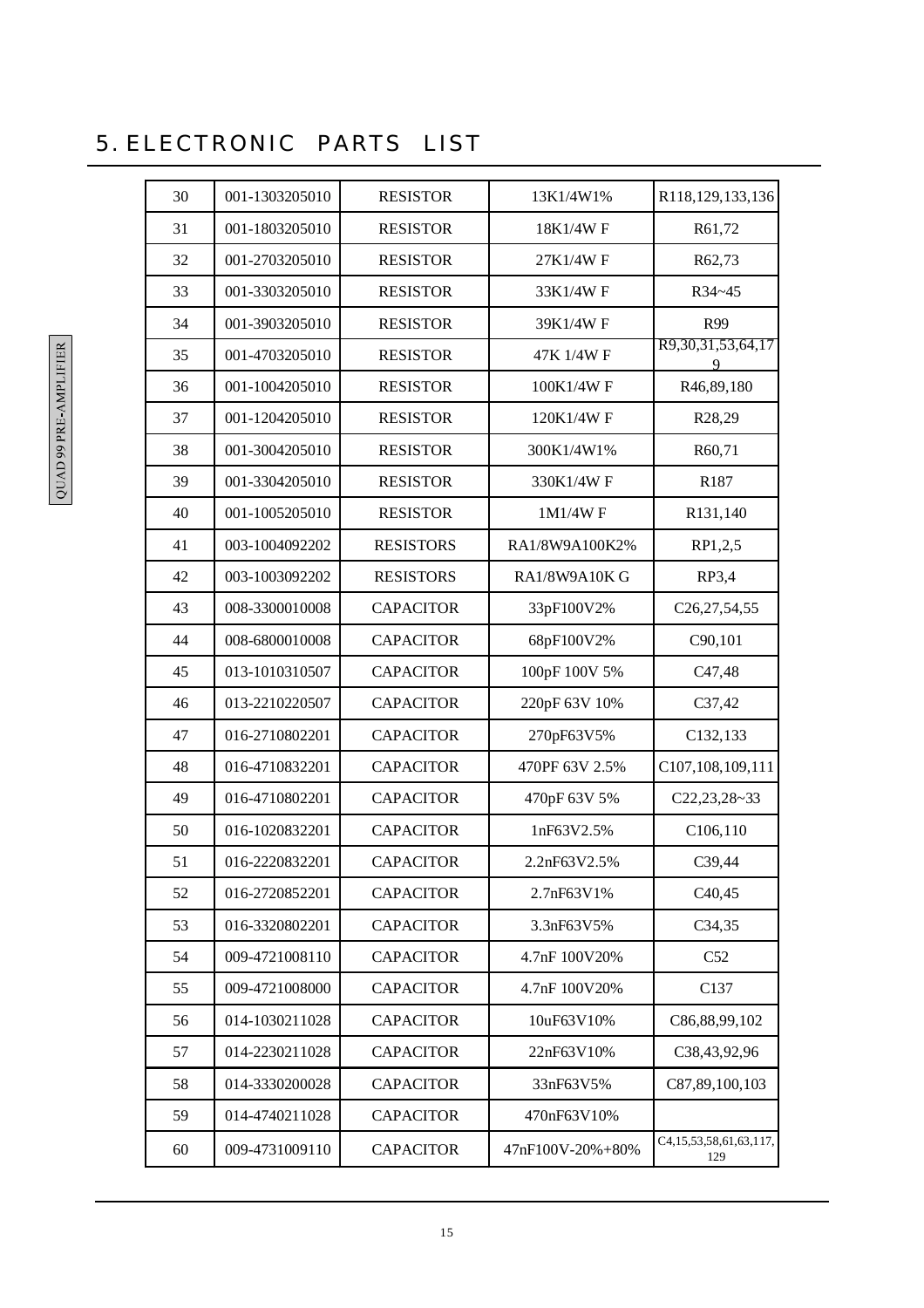| 61 | 013-1030200506 | <b>CAPACITOR</b>       | PS 10nF63V1%    | C <sub>46</sub> ,49                                                             |
|----|----------------|------------------------|-----------------|---------------------------------------------------------------------------------|
| 62 | 014-1040211028 | <b>CAPACITOR</b>       | 100uF63V10%     | C9, 11, 12, 14, 64~71, 73, 7<br>4,76,77,80~83,91,95,11<br>9,120,126,127,140,121 |
| 63 | 014-2240211028 | <b>CAPACITOR</b>       | 220nF63V10%     | C93,94                                                                          |
| 64 | 014-6840211028 | <b>CAPACITOR</b>       | 680nF63V10%     | C84, 85, 113, 115                                                               |
| 65 | 014-1050200028 | <b>CAPACITOR</b>       | 1uF63V5%        | C <sub>104</sub> , 106                                                          |
| 66 | 011-1552502220 | <b>CAPACITOR</b>       | 1.5uF25V20%     | C134                                                                            |
| 67 | 011-4751002220 | <b>CAPACITOR</b>       | 4.7uF10V20%     | C50,51                                                                          |
| 68 | 006-1004051163 | <b>CAPACITOR</b>       | SM10u50V20%     | $C1, 2, 7, 8, 18 - 21, 136, 138$<br>.139                                        |
| 69 | 006-1004051162 | <b>CAPACITOR</b>       | 10UF/50V        | C112, 114, 130, 131                                                             |
| 70 | 011-1060632220 | <b>CAPACITOR</b>       | 10uF6V3 20%     | C56,57,60,62,116,118,1<br>22                                                    |
| 71 | 011-4760632220 | <b>CAPACITOR</b>       | 47uF6V3 20%     | C3,135                                                                          |
| 72 | 006-4714101743 | <b>CAPACITOR</b>       | 25V470u20%      | C6                                                                              |
| 73 | 006-1024132053 | <b>CAPACITOR</b>       | 1000uF35V20%    | C16, 17                                                                         |
| 74 | 006-2224132033 | <b>CAPACITOR</b>       | SM2200ì F16V20% | C <sub>5</sub>                                                                  |
| 75 | 067-1104148000 | <b>DIODE</b>           | 1N4148          | D <sub>5</sub>                                                                  |
| 76 | 067-2204003000 | <b>DIODE</b>           | 1N4003          | D <sub>4</sub>                                                                  |
| 77 | 034-3442000108 | <b>BRIDGE DIODES</b>   | DF02M           | D1,2                                                                            |
| 78 | 067-3305232000 | <b>DIODE</b>           | 5.6V1/2W 1N5232 | D <sub>3</sub>                                                                  |
| 79 | 018-0500940115 | <b>AUDION</b>          | 2SK940 TO-92    | Q1                                                                              |
| 80 | 018-2800110115 | <b>S.M.TRANSISTORS</b> | J110 TO-92      | $Q2 - 5$                                                                        |
| 81 | 017-2030000000 | IC                     | MC14066BCP      | IC17~23,42,43,48,53                                                             |
| 82 | 017-1420000000 | IC                     | CS3310-KP DIP   | IC49                                                                            |
| 83 | 017-1200000000 | IC                     | SSM2143P DIP    | IC46,47                                                                         |
| 84 | 017-0340000000 | IC                     | 0P275GP         | IC7,9,10,12,14,15,24,31<br>,37,40,41,44,50                                      |
| 85 | 017-1750000000 | IC                     | LT1115CN8       | IC26,27                                                                         |
| 86 | 017-1270000000 | IC                     | LM78L05         | IC51                                                                            |
| 87 | 017-1510000000 | IC                     | LM79L05         | IC2,52                                                                          |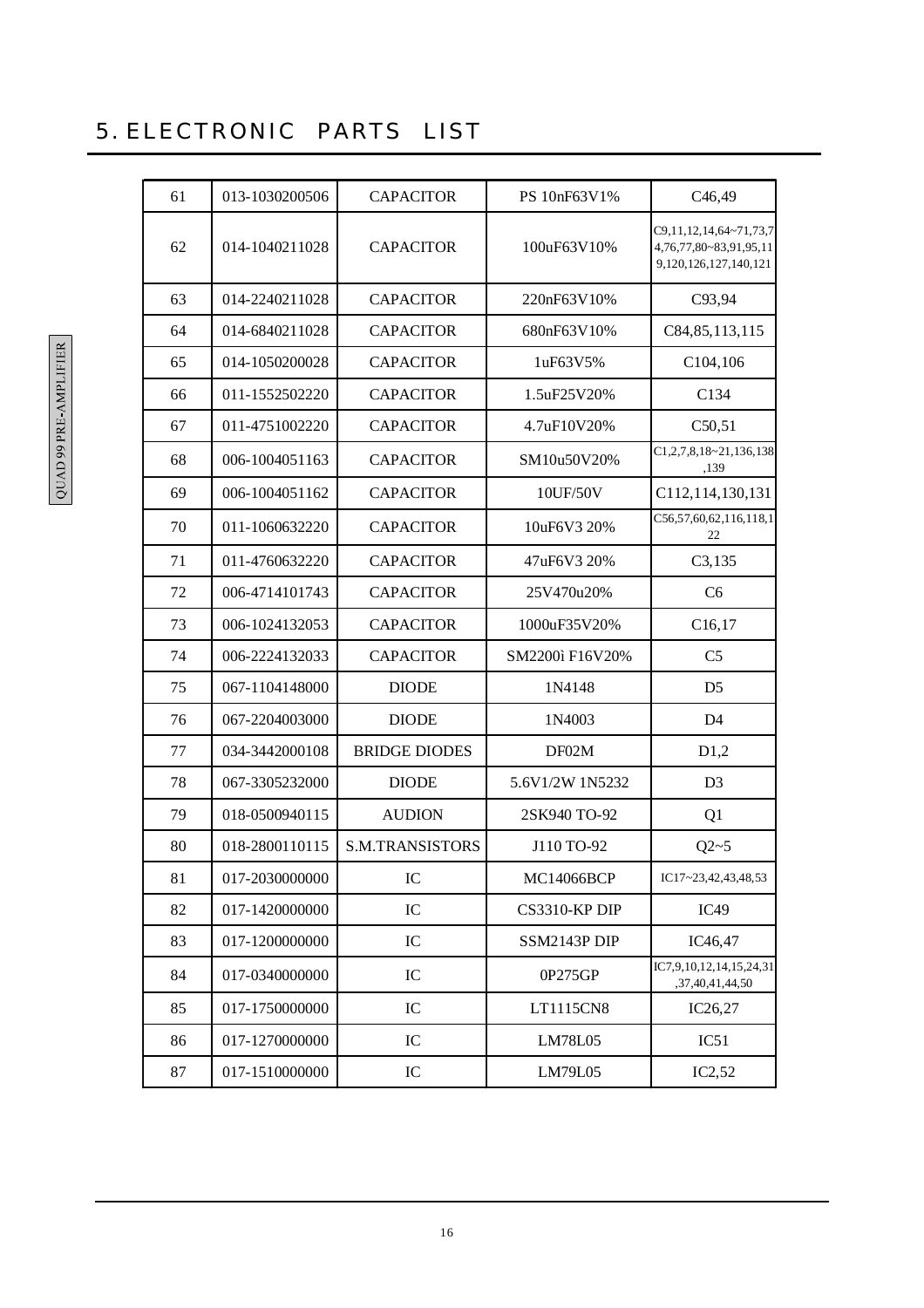| 88             | 017-1760000000 | IC                  | LM2940CT-5              | IC1                 |
|----------------|----------------|---------------------|-------------------------|---------------------|
| 89             | 017-2010000000 | IC                  | MC14051BCP              | IC38,39             |
| 90             | 017-1380000000 | IC                  | LM317T(1.5A) TO-220     | IC4,5               |
| 91             | 017-1390000000 | IC                  | LM337T(1.5A) TO-220     | IC3,6               |
| 92             | 017-0460000000 | IC                  | <b>LM339N</b>           | IC8, 11, 13, 16, 45 |
| 93             | 017-1770000000 | IC                  | 24LC04B/P DIP-8         | IC30                |
| 94             | 017-1800000000 | IC                  | P80C32 PLCC-44          | IC28                |
| 95             | 017-1780000000 | IC                  | SN75107BN DIP-14        | IC32                |
| 96             | 017-1790000000 | IC                  | SN75110AN DIP-14        | IC33                |
| 97             | 017-2540000000 | IC                  | 311-B-15J AM-IC PSD/311 | IC29                |
| 98             | 026-1594102072 | <b>COIL</b>         | AL1745-1R5K             | L1                  |
| 99             | 024-1090101015 | <b>RELAYS</b>       | G6H-2-100 9VDC          | K1,2                |
| 100            | 051-3500000000 | <b>SOCKET</b>       | YKC21-3152(GOLD)        | J2                  |
| 101            | 051-4100000000 | <b>SOCKET</b>       | YKC21-3172(GOLD)        | J3,4,8              |
| 102            | 813-0030000000 | I/O SOCKET          | 5DAX15PNTD 15WAY        | J5                  |
| 103            | 055-2216040528 | <b>WIRE</b>         | <b>16WAY RIBBON</b>     | J <sub>6</sub>      |
| 104            | 055-2310070566 | <b>WIRES</b>        | 10WAY RIBBON            | J7                  |
| 105            | 059-1200001111 | <b>CRYSTAL</b>      | HC-49U 12.0M            | XTAL1               |
| 106            | 058-4432000000 | <b>SOCKET</b>       | H2071Z01                | SK1,2               |
| 107            | 031-4200507121 | <b>FUSE</b>         | 50T020H                 | $F1 - 4$            |
| 108            | 031-4200512121 | <b>FUSE</b>         | 50T040H                 | F <sub>5</sub>      |
| 109            | 050-0100070211 | <b>FUSES HOLDER</b> | $FUC-2$                 | $F1-5$              |
| 110            | 086-1500000000 | <b>TERMINAL</b>     | H2071Z01                | $E1-8$              |
| $\mathbf{1}$   | 088-1118003500 | DIPLAY P.C.B        |                         |                     |
| $\overline{2}$ | 053-1118001635 | P.C.B               |                         |                     |
| 3              | 002-1003033050 | <b>RESISTOR</b>     | 10K1/8W J1206           | R63~77,90,99,100    |
| $\overline{4}$ | 002-2701033050 | <b>RESISTOR</b>     | 270ohm1/8W J1206        | $R1 - 3,20 - 48$    |
| $\mathfrak s$  | 002-3901033050 | <b>RESISTOR</b>     | 390ohm1/8W J1206        | R51~55,86           |
| 6              | 002-5601033050 | <b>RESISTOR</b>     | 560ohm1/8W J            | R14,16,19,49,104    |
| 7              | 002-1801033050 | <b>RESISTOR</b>     | 180ohm1/8W J            | R15,17,18,50,105    |
| $\,8\,$        | 002-1002033050 | <b>RESISTOR</b>     | 1K1/8W J1206            | R91,92              |
| $\overline{9}$ | 002-1004033050 | <b>RESISTOR</b>     | 100K1/8W J1206          | R56~62              |
|                |                |                     |                         |                     |